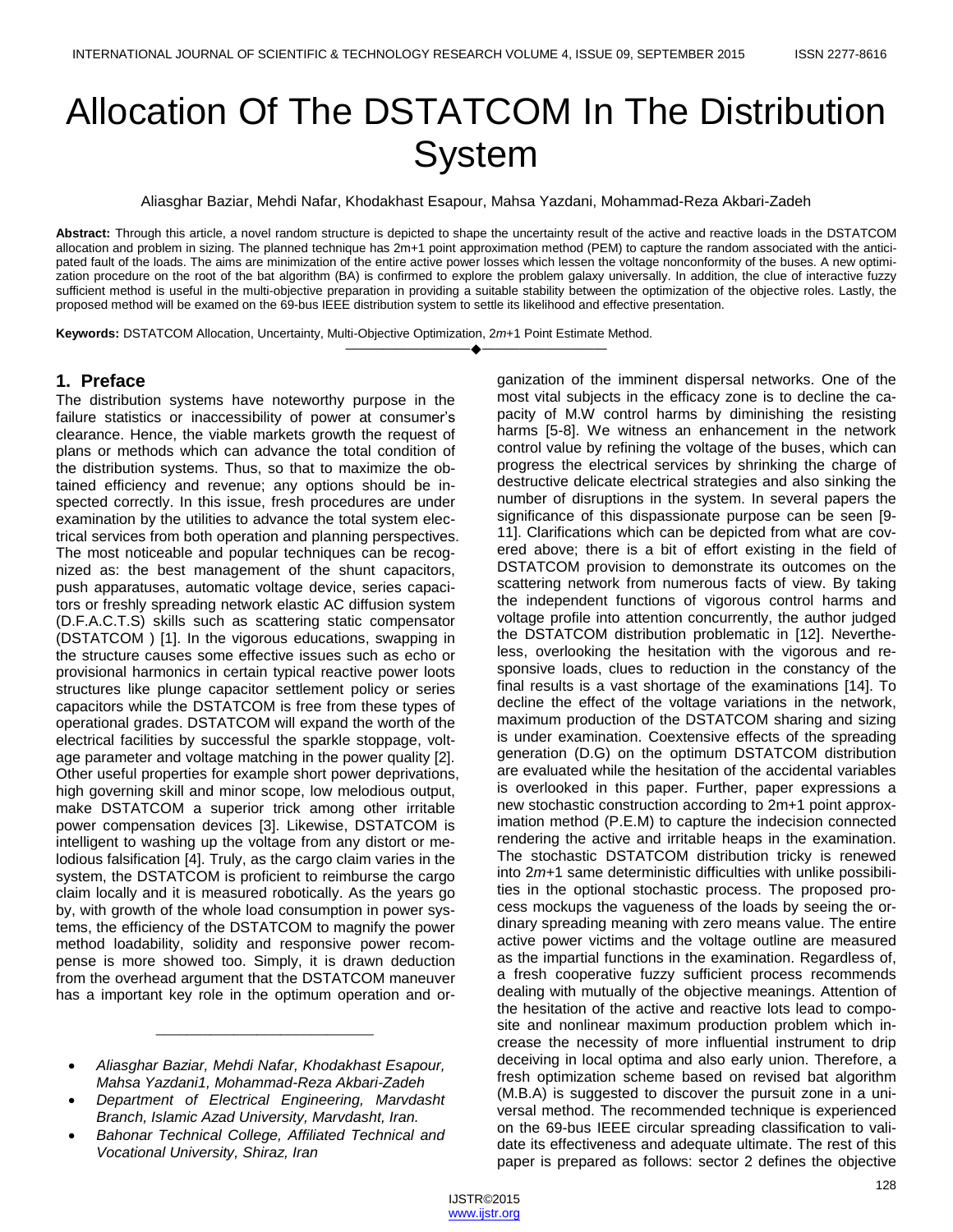functions and the related restraints. In sector 3, the DSTAT-COM modeling is being categorized. In sector 4 defines the 2*m+*1 PEM totally. In sector 5, the optimization method and the multi-objective origination are being defined. The simulation consequences are designated in sector 6. Finally, sector 7 discourses the core observations and conclusions.

## **2. Disputable Preparation: Formulation**

The objective purposes and the associated equivalence and difference restrictions will represent in this sector entirely.

## **2.1 - Independent Purposes**

-**Minimization of the voltage nonconformity:** weakening the supreme voltage aberration of the buses from the minimal voltage value can root an development in the voltage

profile of the system as follows:  

$$
f_1(X) = d_{volt}(X) = max({1 - V_{min}|, |1 - V_{max}| })
$$
 (1)

Which  $\,V_{\mathrm{min}}$  and  $\,V_{\mathrm{max}}$  are the lowest and the maximum cost of voltage size of *i th* bus individually.

**- Reduction of the vigorous power losses:** By outline of the opposed power damages of the network divisions the vigorous power damages objective role can calculate as under:

$$
f_2(X) = P_{loss}(X) = \sum_{i=1}^{N_{br}} R_i \times |I_i|^2
$$
 (2)

In the overhead comparison, *X* is the regulator vector, *R<sup>i</sup>* is the confrontation of *i th* division, *I<sup>i</sup>* is the current of *i th* division and *Nbr* is the amount of divisions.

#### **1.2***-* **Limits and Restraints**

**- Supreme transmission control:** Limits related to the supreme power transmission ability of the distribution lines are stated as survey:

$$
\left| P_{ij}^{Line} \right| < P_{ij,\text{max}}^{Line} \tag{3}
$$

Which  $P_{ij}^{Line}$  is the active control stream over the spreading

lines of buses *i* and *j* and  $P_{ij,\text{max}}^{Line}$  is the supreme active control stream that is acceptable to flow among the buses *i* besides *j*.

**-Power flow equivalences:** This limitation contains of dual power stream calculations which can be engaged into attention as an equivalence limitation.

$$
P_i = \sum_{i=1}^{N_{bus}} V_i V_j Y_{ij} \cos(\theta_{ij} - \delta_i + \delta_j)
$$
  
\n
$$
Q_i = \sum_{i=1}^{N_{bus}} V_i V_j Y_{ij} \sin(\theta_{ij} - \delta_i + \delta_j)
$$
\n(4)

In the limitations,  $V_i$  determines the voltage magnitude of  $i<sup>th</sup>$ bus,  $\theta_{ij}$  appearances the admission angle among the buses *i* besides *j*,  $\delta_i$  means the voltage angle of  $i<sup>th</sup>$  bus,  $Y_{ij}$  is the admission magnitude between the buses *i* and *j*, *Nbus* is the number of buses.  $P_i$  and  $Q_i$  is the net active and reactive power instillation to the *i th* bus.

**- Feeder existing restriction:** The main feeders Provide a maximum recent cost in the network as under:<br> $\left|I_{f,i}\right| \le I_{f,i}^{\max}$  ;  $i = 1, 2, ..., N_f$  (5)

$$
\left|I_{f,i}\right| \le I_{f,i}^{\max} \qquad ; \quad i = 1, 2, ..., N_f \tag{5}
$$

Which  $I_{f,i}$  is the recent of the *i*<sup>th</sup> feeder,  $I_{f,i}^{\max}$  is the maximum recent of the  $i<sup>th</sup>$  feeder then  $N_f$  means the quantity of feeders. **- Bus voltage limitations:** During the optimization progression, the voltage near of the buses has to stay in the prearranged restricted interlude as monitors:

 $V_{\min} \leq V_i \leq V_{\max}$ (6)

# **3. DSTATCOM Modeling**

The Static Synchronous Compensator (STATCOM) is a portion of the Flexible AC Transmission Systems (FACTS) devices. This maneuver is a power controller value which is linked to the power system in shunt manner. As the DSTAT-COM is being utilized in the voltage rank of spreading system, it should be entitled Spreading D.S.T.A.T.C.O.M. The DSTATCOM device functions below the control electronic voltage basis converters. In addition it can both consume and produce the reactive power of the electrical network at the coupling point. Also it can provide active power in the case of using a power source. In the D.S.T.A.T.C.O.M, a DC capacitor generates the voltage level. Accordingly, the degree of the voltage basis regulates the route and sum of reactive power. If the extent of the voltage source is higher than that of the joining point, the DSTATCOM can produce reactive power and work as a variable capacitor. Despite that, the DSTATCOM can exertion as a reactor and absorb reactive power while the magnitude of the voltage source is lesser than the voltage of the connection point. In the stable state examination, the inverter and the modernizer damages are balanced for D.S.T.A.T.C.O.M. theoretically, it is imaginary in the works that the load flow classical of the STAT-COM is correct for the DSTATCOM device [12]. Moreover, the DSTATCOM is supposed to make a fresh power-voltage (PV) bus *j* through continuous voltage level. As an outcome supposing no power source devoted to the D.S.T.A.T.C.O.M, it can just supply reactive power in the network. This intends that, the quantity of active power creation is theoretical to be zero. The series reactance and resistance  $R<sub>T</sub>$ +j $X<sub>T</sub>$  are put to use to model the vigorous power losses of the transformer connection and the inverter [2]. Fig. 1 validates the diagrammatic figure of the model.



*Fig. 1. The schematic diagram of the DSTATCOM model connected to bus i [12]*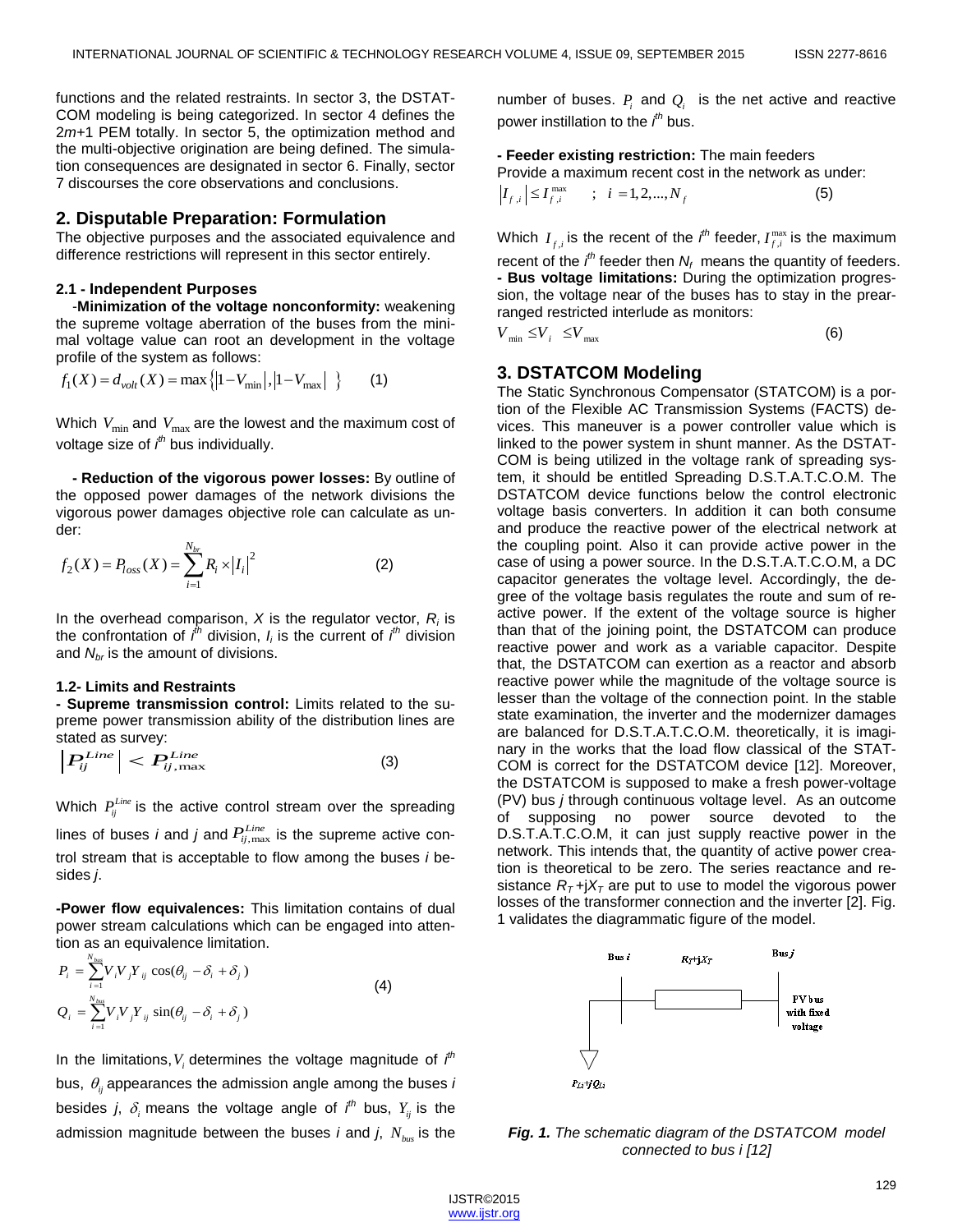## **4. Improbability modeling by 2***m***+1**

## *4.1.* **Background**

To spot the engineering harms under vagueness, P.E.M is a resourceful recommendation which will entail a lesser computational load as opposed to Monte Carlo Simulation (MCS). In [13], the original P.E.M is a function of *m* accidental variables and involves  $2^m$  procedures to guess the statistical moments of an accidental number. In [16], Hong tried to broaden the presentation of the original P.E.M method and obtainable the *Km* and *Km+1* scheme by dropping the digit of computations from *2 m* to *Km* and *Km+*1 (The type of Hong's P.E.M scheme is firmed by the limitation K)*.* This adjustment causes P.E.M to be an effective tool to handle the engineering problems with numerous accidental variables. In [15], Su approaches the power flow problem as a probabilistic problem by the use of the Hong's *2m* scheme for the first time. At later times, Morales [18] and Acromia [17] used 2*m*, 2*m+*1 and 4*m+*1 PEM schemes to find a technique for the probabilistic power stream difficult. Consequently, it can be derived that the *2m+*1 scheme awards the best answer from the correctness and computational exertions.

#### *4.2. 2m+1 PEM Scheme*

In Mathematic method, the deterministic power stream is labeled as below:

$$
S = F(z) \tag{7}
$$

Which *S* is the set of yield variables? which is computed through the power flow function *F*(.) and *z* is the set of input variables comprising the network conformation, weight and scattered power generation.The main purpose in using the P.E.M is to estimate the moments of the production variables of attention (*Si*) through the explanation of only a few deterministic power streams. This work affects the answer such that only rare numerical moments of input accidental variables are essential. Since *m* input random variables in the system, (7) can be changed as follows:<br> $S_i = F_i(z_1, z_2, ..., z_m)$ 

$$
S_i = F_i(z_1, z_2, \ldots, z_m) \tag{8}
$$

Which *z<sup>l</sup>* is a random variable with probability density function *fz<sup>l</sup>* . The above equation must be calculated *2m+1*  times where this reiteration is the consequence of *2m+1*schemes. It is clear from (7) that the *2 m +1* scheme uses the first four central moments of each random variable *z<sup>l</sup>* which approaches its distribution by the means of three points named concentrations. The concept of *2m+1* PEM scheme is demonstrated in Fig. 2. As it is drawn in Fig. 1, the information of the variables  $z_{l,1}$ ,  $z_{l,2}$  and  $z_{l,3}$  are altered into the variables  $S_{l,1}$ ,  $S_{l,2}$ , and  $S_{l,3}$  through the functional equation *S*=*F*(*z*). Moreover, to scale the three estimates of *S* variants ( $S_{l,1}$ ,  $S_{l,2}$ , and  $S_{l,3}$ ), the three weighting factors  $\omega_{l,1}$ *ωl,2,* and *ωl,3* are utilized. Each point or concentration consists of three pairs  $(z_{l,k}, \omega_{l,k})$ ,  $k=1, 2, 3$  where  $z_{l,k}$  is the location factor and *ωl,k* is the weighting factor. By taking the advantage of the mean (*µz,l*) and variance (*σz,l*) of *z<sup>l</sup>* , the three locations are calculated for each random variable *z*<sub>*l*</sub>  $z_{i,k} = \mu_{z_i} + \xi_{z_{i,k}} \cdot \sigma_{z_i}$ ;  $k = 1,2,3$  (9)

$$
z_{i,k} = \mu_{z_i} + \xi_{z_{i,k}} \sigma_{z_i}; \quad k = 1, 2, 3
$$

In the defined construction, *ζl,k* is the typical location measured as:

$$
\xi_{l,k} = \frac{\lambda_{z_l,3}}{2} + (-1)^{3-k} \sqrt{(\lambda_{z_{l,4}} - \frac{3}{4} \lambda_{z_l,3}^2}), \quad k = 1,2 \text{ (10)}
$$
  

$$
\xi_{z_l,3} = 0
$$

Which  $\lambda_{z_i,3}$  and  $\lambda_{z_i,4}$  are the third and the fourth central moments of *z<sup>l</sup>* individually. These parameters are distinct as

coefficients of skewness and kurtosis as surveys:  
\n
$$
\lambda_{z_1,3} = \frac{E[(z_1 - \mu_{z_1})^3]}{(\sigma_{z_1})^3}, \lambda_{z_1,4} = \frac{E[(z_1 - \mu_{z_1})^4]}{(\sigma_{z_1})^4}
$$
\n(11)

*E* is the anticipation operator.



*Fig. 2. The concept of the 2m+1 PEM scheme*

The following formulation computes the weighting aspect *ωl,k*

related with the position 
$$
p_{l,k}
$$
:  
\n
$$
\omega_{l,k} = \frac{(-1)^{3-k}}{\xi_{l,k} (\xi_{l,1} - \xi_{l,2})}, k = 1, 2
$$
\n
$$
\omega_{l,3} = \frac{1}{m} - \frac{1}{\lambda_{z_{l,4}} - \lambda_{z_{l,3}}^2}
$$
\n(12)

IN each point, two couples of locations and weights  $(z_{l,k}, \omega_{l,k}, k=1,2)$  are calculated by putting (8) to (12) in use. Assuming that other variables are set at their mean cost,

then the power stream is calculated for two places.  
\n
$$
S_i(l,1) = F(\mu_{z1}, \mu_{z2}, ..., z_{l,1}, ..., \mu_{zm})
$$
\n(13)  
\n
$$
S_i(l,2) = F(\mu_{z1}, \mu_{z2}, ..., z_{l,2}, ..., \mu_{zm})
$$

According to (9), the third place  $z_{1,3}$  has zero standard location  $(\zeta_{z_i,3}=0)$ . Essentially running power flow using the input var*l*

iables set at their mean values.

\n Tables set at their mean val\n

\n\n
$$
S_{\mu} = F(\mu_{z1}, \mu_{z2}, \ldots, \mu_{zl}, \ldots, \mu_{zm})
$$
\n

\n\n (14)\n

At this point that the key of the 3*m* power flow is explored using (13) and (14), the  $r<sup>th</sup>$  order raw moment of  $S<sub>i</sub>$  can be obtained as below: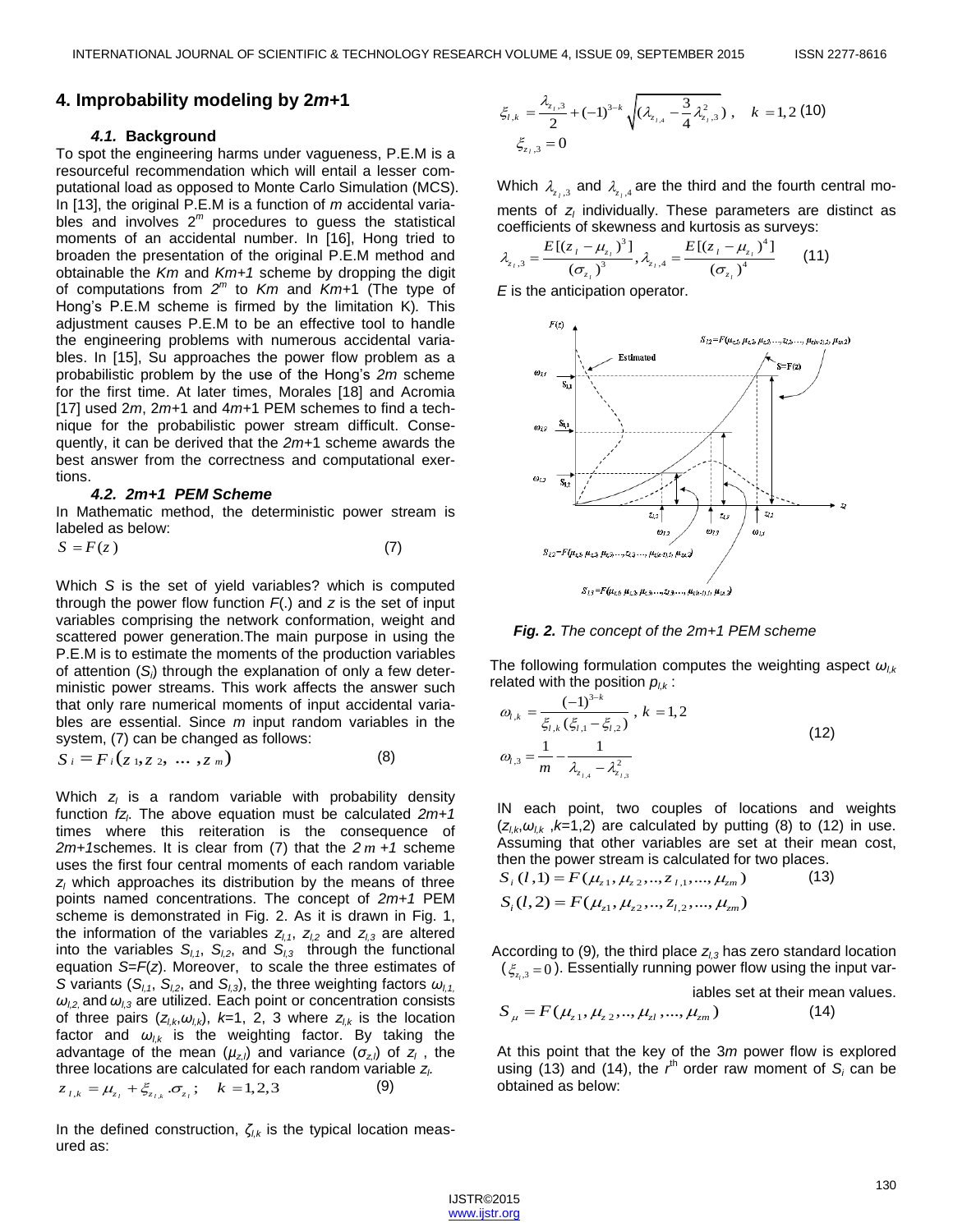$$
E(S_i^r) = \sum_{l=1}^m \sum_{k=1}^3 \omega_{l,k} \cdot (S_{i(l,k)})^r =
$$
  

$$
\sum_{l=1}^m \sum_{k=1}^3 \omega_{l,k} \cdot [F(\mu_{z1}, \mu_{z2}, ..., z_{l,k}, ..., \mu_{zm})]
$$
 (15)

The certain clear point in (15) is that the *m* number of 3*m* places have the same point  $(\mu_{z1}, \mu_{z2}, \ldots, \mu_{zm})$  which cause

oversimpilification of (15) as follow:  
\n
$$
E(S_i^r) = \sum_{l=1}^m \sum_{k=1}^3 \omega_{l,k} \cdot (S_{i(l,k)})_r =
$$
\n
$$
\sum_{l=1}^m \sum_{k=1}^2 \omega_{l,k} \cdot (S_{i(l,k)})^r + [F(\mu_{z1}, \mu_{z2}, ..., z_{l,3}, ..., \mu_{zm})^r] \sum_{l=1}^m \omega_{l,3}
$$
\n(16)

Thus, 2*m* shots of power flow plus solitary one more run are required. Hence, in a system with *m* input accidental variables, the number of times to calculate power flow is *2m+1*  times. Once calculation of the mean and standard aberration of output accidental variables is ended through (16), the cumulative likelihood mass function can be obtained via Gram-Charlier series method [19].

#### **5. Optimization Procedure**

In recent years, several evolutionary created optimization procedures have been planned such as Particle Swarm Optimization (PSO) [20-21], teacher learning algorithm [22], cuckoo search procedure [23], shuffled frog leaping algorithm [24-25] and honey bee mating optimization algorithm [26-28]. Amongst this category, one of the most widespread procedures is BA.

#### *5.1. Bat Algorithm*

Xin-She Yang announced a innovative population grounded optimization procedure named bat algorithm (B.A) [29] in 2011. They (bats) have the talent of discovery food via the usage of echolocation. In fact, the process of transfer a hint to the atmosphere and getting its echo is definite as echolocation. The B.A simulates the probing actions of bat. This process is built on 3 key perceptions [29]:

- I) The expanse is evaluated by the means of echolocation.
- Each bat in probing galaxy is resulted by its position

 $(X_i)$ , flying speed of  $V_i$ , pointer occurrence *fre<sub>i</sub>*, the wavelength *λ<sup>i</sup>* and noise *A*<sup>i</sup> ;

III) The loudness *A*<sup>i</sup> has the competency to change from the original large cost  $A_0$  to its exact minimum value  $A_{min}$ . At first glance, the BA produces a random population. After that the objective meaning is estimated for each bat. Then, the whole population is updated and the updating process in

each repetition *k* is expressed as follows:  
\n
$$
fre_i = fre_{min} + (fre_{max} - fre_{min})\rho
$$
\n
$$
v_i^{k+1} = v_i^k + (X_i^k - X_{gbest})fre_i
$$
\n
$$
X_i^{k+1} = X_i^k + v_i^{k+1}
$$
\n(17)

Which  $\rho$  is a accidental number in the range [0,1],  $\mathit{fre}_\text{max}$  /  $\mathit{fre}_\text{min}$  are the maximum plus minimum values of the bat signal incidence correspondingly and  $v_i^k$  is the rate of the  $i<sup>th</sup>$  bat in  $k<sup>th</sup>$  reiteration. Likewise, there is additional method

for apprising each bat. Hence, at first, a accidental value (*randi*) is caused for each bat such that a innovative test solution is utilized if *rand<sub>i</sub>* is bigger than the regularity ratio of the relevant bat  $r_i$ . The new solution is described as follows:

$$
X_{new} = X_{old} + \varepsilon A^k \tag{18}
$$

Which  $\varepsilon$  is a accidental number in the range [0,1]. The mentioned equation is similar to the particle cloud optimization (PSO) algorithm apprising process. So that if *rand<sup>i</sup>* has smaller amount in contrast to with  $r_i$  then a new test solution is generated randomly. However, the generated test solution

is used under the following criteria:  
\n
$$
[rand < A_i] \& [f(X_i) < f(X_{gbest})]
$$
 (19)

Which *rand* is a random number in [0,1] and  $X_{gbest}$  is the bat with best objective function in the population. So that, in each of iterations, the process of apprising  $A_i^k$  besides  $r_i^k$  is as shadows:

$$
A_i^{k+1} = \alpha A_i^k
$$
  
\n
$$
r_i^{k+1} = r_i^0 [1 - \exp(-\gamma k)]
$$
\n(20)

According to overhead preparations,  $\alpha$  and  $\gamma$  are constant values for BA.

#### *5.2. Modified BA (MFA)*

Some advantages of the novel BA can be entitled as simple conception, cool operation, rapid conjunction, general claim, etc. The spite of that, in face of complex multi-objective optimization difficulties, an advance in the presentation of the process is required. This sector describes a fresh alteration on B.A which essentially purposes to increase the diversity of the B.A population. This method is simulated such that each bat transfers near the best global bat with its own speeding up. Farther, the nastiest bat in the population is confined through more acceleration than the bat with better position. Really, the factor parameter in discovery the acceleration drive of each bat is its distance from *Xgbest* . So, the

suggested alteration is executed after updating the BA population. In each of reiterations, the Cartesian space for each bat *X<sup>i</sup>* from the best bat in the populace *Xgbest* is considered as under:

$$
D_{i,gbest} = \|X_{gbest} - X_i\| = \sqrt{\sum_{k=1}^{d} (x_{gbest,k} - x_{i,k})}
$$
  

$$
X_{gbest} = [x_{gbest,1}, x_{gbest,2}, ..., x_{gbest,d}]
$$
 (21)

Which d is the distance of the regulator vector *X*. For *Xgbest* , an appeal parameter  $\beta$  is clarified as follows:

$$
\beta = \beta_0 \exp(-D_{i,gbest})
$$
 (22)

Where,  $\beta$  the appeal of a bat its distance is equivalent to zero. It is noticeable that the more distance of  $X_i$  since  $X_{\text{ghost}}$ , the lesser cost of the variable  $\beta$  is desirable. The monotonically reducing function of  $\beta$  is consequently. This construc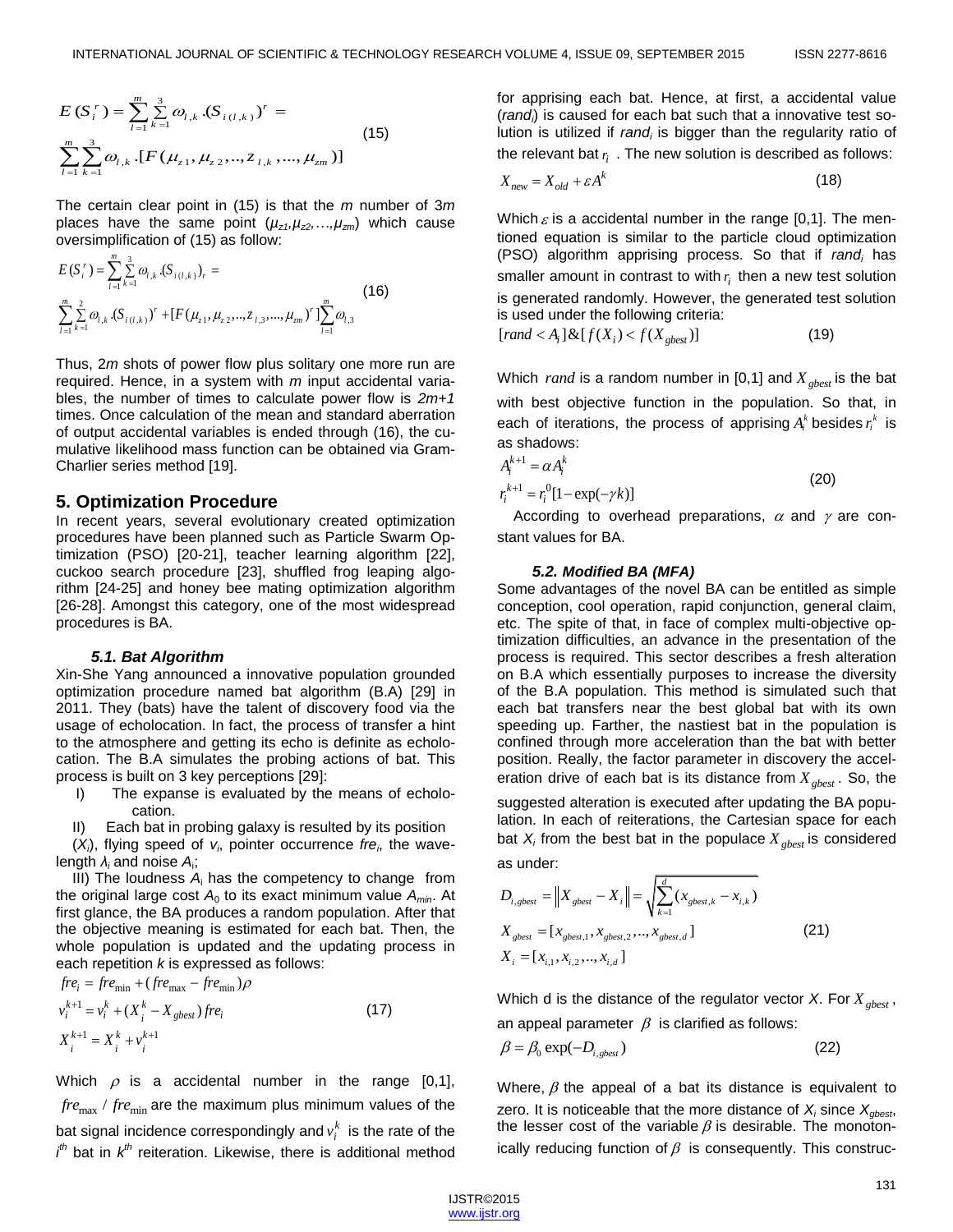tion conducts the updating method to scope a beneficial adjustment. Currently, the efficient place of the bat *X<sup>i</sup>* is achieved as shadows:

$$
X_{new} = \beta X_i + (1 - \beta) X_{gbest} + u_k
$$
  
\n
$$
u_k = \pi (rand(.) - \frac{1}{2})
$$
\n(23)

The first two expressions are hired to mark a balance among the *X<sub>i</sub>* besides  $X_{gbest}$  in the first design. In the pursuit space the, third word leads to a chance measure. Desirable,  $\pi$  , in the another balance, is the absorption factor which is used to confine the illumination lessening degree (light intensity).

#### *5.3. Communicating fuzzy sustaining process*

From what has been discussed, our examined difficult is a generous of multi-objective optimization tricky with several equivalence and inequality restraints. The environment conduct of the multi-objective optimization difficulties roots several developments in the objective purposes marks in extinguishing the optimum value of the other objective meaning. Now a enough multi-objective outline is documented upon communicating fuzzy sufficient process to handle together of the objective purposes subsequently. So that, the succeeding equation is working via the means of the fuzzy set theory:

$$
F(X) = \min_{x \in \Omega} \left\{ \max_{i=1,\dots,n} \left| \mu_{ref,i} - \mu_{f,i}(X) \right| \right\}
$$
 (24)

Which  $\mu_{ref,i}$  is the sufficient step of  $f_i(X)$ ,  $\mu_{f,i}(X)$  is the fuzzy association function (trapezoidal membership function) and also the variable *n* shows the number of objective tasks. Using the overhead design will permit the workers to put on their favorites and skills to please each objective function separately.

#### **6. Idea Process**

In the following steps, the implementation of the proposed stochastic method on the DSTATCOM optimal distribution and sizing is clarified:

*Step* **1:** Fixed the idea data holding the network data, the DSTATCON data, the procedure data, etc.

**Step 2:** Conversation the constrained Multi-objective optimization difficult via its equal unconstraint one.

**Step 3:** Produce a random initial bat population. In the network each bat exposes a promising optimum place and scope for the DSTATCOM devices.

**Step 4:** calculate the suitability role. In order to calculate the predictable assessment of the active power losses then the voltage deviation objective functions for each answer or bat, the stochastic load flow based on 2*m*+1 PEM is run in this step.

*Step* **5:** Appliance the collaborating fuzzy satisfying technique to alteration the multi-objective optimization problematic to the equal single objective one.

Besides, the involvement function worth of every objective role has been calculated now.

*Step* **6:** Classify the top bat in the population as *Xgbest*.

**Step 7:** Apprise the bat populace as it was explicated in sector 5.1.

**Step 8:** Put on the proposed modification as described and then apprise the whole population again in sector 5.2.

*Step* **9: I**f the conclusion principle is pleased then stop, otherwise yield to step 6.

## **7. Simulation Results**

In this sector refer to replication results of applying the planned scheme on the assessment system. From a part of P.G. &E distribution system which is nominated the suggested method is tested on the IEEE 69-bus radial distribution system. The token voltage of the system is 12.66 kV and the amounts of entire active and volatile loads which are supplied by the system are 3,802.19 kW and 2,694.59 kVar correspondingly. The sole line diagram of the test classification is shown in Fig. 3. The comprehensive data of the test structure can be found in [30]. Fifteen personalities are elected for the initial B.A populace. Due to, there is no development in the objective role charges after about 200 iterations, the termination criterion is fictional 200 iterations. To obligate well assessment the examination is functional for together the deterministic and stochastic frameworks.Also, 3 different states defined which are shown in the table:

**State 1***: DSTATCOM assignment besides sizing for minimizing the active power losses.*

**State 2***: DSTATCOM assignment besides sizing for minimizing the voltage deviation of buses.*

*State* **3***: DSTATCOM assignment besides sizing for minimizing in the proposed interactive fuzzy satisfying procedure*



*Fig.3. single line diagram of the test system*

So, two dissimilar operating conditions (OCs) are definite in the system to focus the positive effect of considering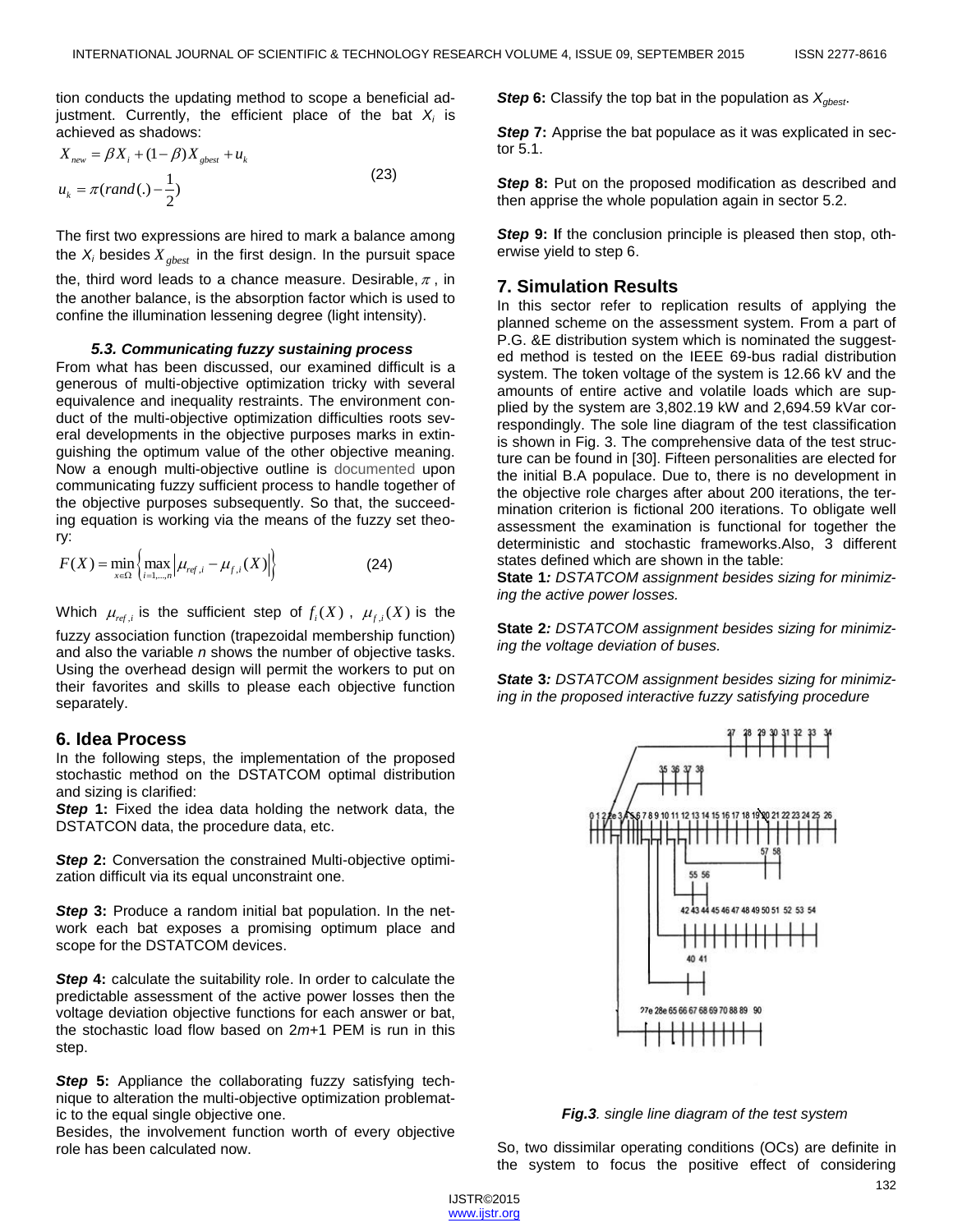DSTATCOM vividly. In the system, just one DSTATCOM is placed in the first OC while in the second OC two DSTAT-COM s are assigned that the maximum bulk of each DSTATCOM is 3 MW. Table 1 demonstrates the results for the OC 1 as well as for all the three states in the deterministic agenda (neglecting the uncertainty effects).

*Table 1: Results obtained by Optimal DSTATCOM allocation and sizing in the deterministic framework (OC 1)*

| <b>Items</b>                 | <b>Initial</b><br><b>Condition</b> | State 1    | State 2    | State 3     |
|------------------------------|------------------------------------|------------|------------|-------------|
| ActivePower<br>losses (kW)   | 225.0                              | 150.196936 | 269.204006 | 172.684083  |
| Vmin (pu)                    | 0.90944095                         | 0.93092967 | 0.95514652 | 0.941715813 |
| Vmax (pu)                    | 1                                  | 1          | 1          | 1           |
| Voltage<br>Deviation<br>(pu) |                                    | 0.06907032 | 0.04485347 | 0.05828418  |
| <b>DSTATCOM</b><br>size (MW) |                                    | 1.324      | 3          | 2.045       |
| <b>DSTATCOM</b><br>Location  |                                    | 61         | 63         | 62          |

According to the first state, Table 1 illustrates near 33% decrease in the quantity of active power losses in evaluation with initial power losses which is notable charge. The reducing resistive losses in the network impacts on the improvement of buses voltage profile, indirectly. The state 2 mainly intends to optimize the voltage deviation of the buses which consequences in expansion of the minimum voltage of the network. Now the amount of active power loss lessening is about 19 %. Lastly, the proposed interactive fuzzy satisfying process obtained proper trade-off between the active power losses and the voltage deviation in the third state. In fact, the planned multi-objective formulation has optimized both of the objective functions suitably which is observable in Table 1. Comparing the optimal extent of the DSTATCOM in dissimilar states clarifies that better voltage profile is attained for higher values of sensitive power compensation by the D.S.T.A.T.C.O.M. This progress is achieved with the cost of ascendant losses that shows the requirement of accurate sizing and allocating of the DSTATCOM in the system.The stochastic analysis is implemented in which the normal distribution system is supposed for all the active and reactive loads to model their uncertainty. As the typical deviation of the likelihood compactness functions is 0.05. The results of multi-objective optimization in both the deterministic and stochastic structures are shown in Table 1-2. It is brilliant that considering the uncertainty in the analysis has impact on incremental values in the objective functions. Nonetheless, the standard deviation values of the objectives in the stochastic basis are condensed. This drop shows more reliable optimum values nearby the real working points.

*Table 1-1: Results obtained by Optimal DSTATCOM allocation and sizing in the stochastic framework (OC 1)*

| <b>Items</b>               | <b>Item</b>           | <b>Power</b><br><b>losses</b> | <b>Voltage</b><br>De-<br>viation |  |
|----------------------------|-----------------------|-------------------------------|----------------------------------|--|
| Deterministic<br>Framework | Objective<br>Function | 172.684083                    | 0.05828418                       |  |
|                            | Standard<br>Deviation | 4.54322                       | 0.001266                         |  |
| Stochastic<br>Framework    | Objective<br>Function | 173.948302                    | 0.06028894                       |  |
|                            | Standard<br>Deviation | 3.98729                       | 0.001123                         |  |

In Fig. 4 and 5, the voltage profile development of the system earlier and after using 1 DSTATCOM is confirmed (case of multiobjective optimization).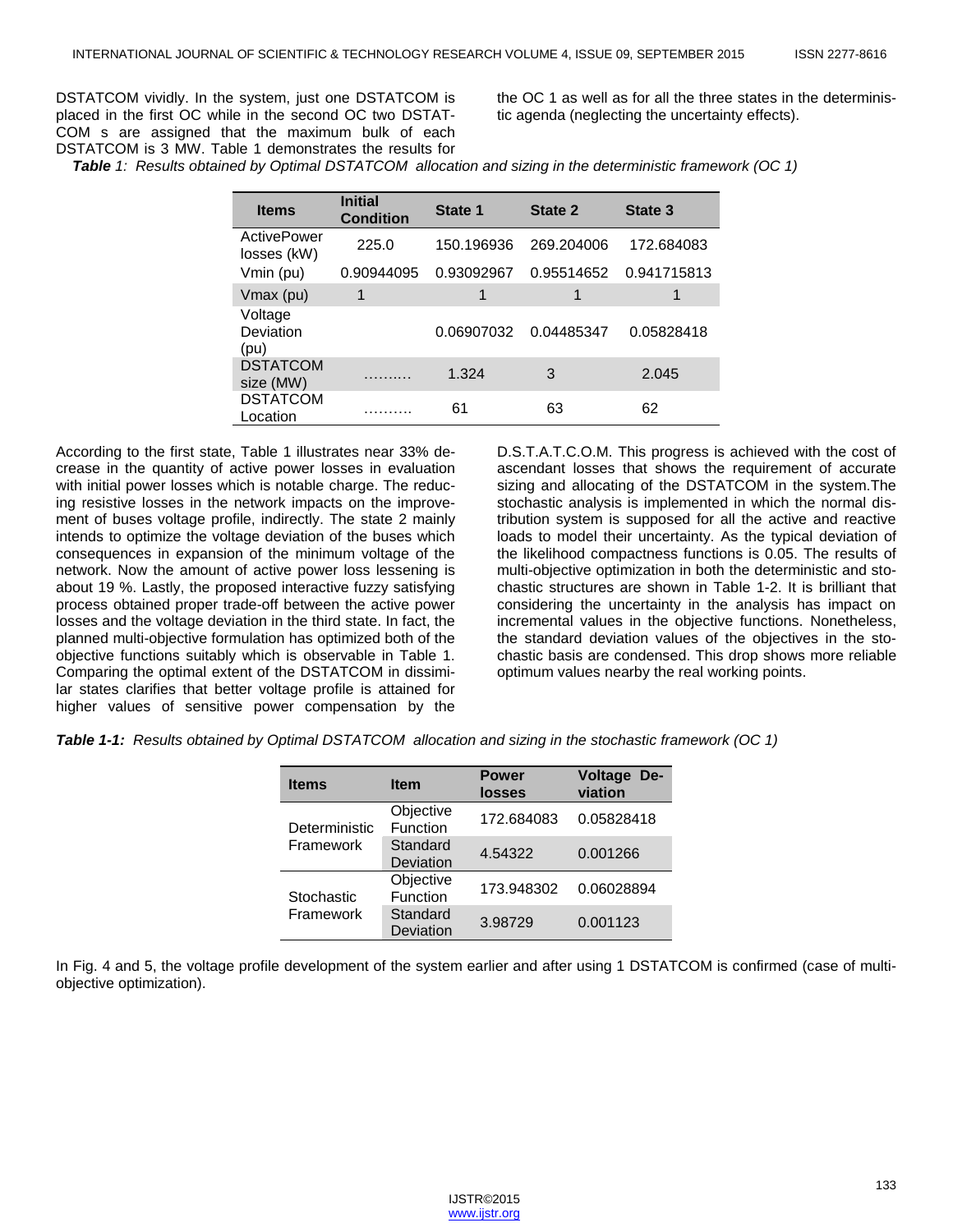

*Fig. 4: The voltage profile before and after using DSTATCOM in OC1 (multi-objective stochastic framework)*

Agreeing to Fig. 4, 1 DSTATCOM has an significant part in the development of the system control quality. It is time to run the second state so-called OC 2 where 2 DSTATCOM are utilized in the system. Now, the key purpose is to investigate the effect of by 1 more DSTATCOM on the optimal functioning opinion of the network. Table 1-3 exemplifies the simulation outcomes.

|  |  |  |  | Table 1-3: Results obtained by Optimal DSTATCOM allocation and sizing in the deterministic framework (OC 2) |  |
|--|--|--|--|-------------------------------------------------------------------------------------------------------------|--|
|--|--|--|--|-------------------------------------------------------------------------------------------------------------|--|

| <b>Items</b>                       | <b>Initial</b><br><b>Condition</b> | State 1    |    | <b>State 2</b> |    | State 3      |      |
|------------------------------------|------------------------------------|------------|----|----------------|----|--------------|------|
| <b>Active Power</b><br>losses (kW) | 225.0                              | 144.850511 |    | 653.0246131    |    | 172.474278   |      |
| Vmin (pu)                          | 0.913090                           | 0.93131951 |    | 0.973002854    |    | 0.9421118440 |      |
| Vmax (pu)                          |                                    |            |    | 1.000239326    |    |              |      |
| Voltage<br>De-<br>viation(pu)      | 0.086909                           | 0.06868048 |    | 0.026997145    |    | 0.05788815   |      |
| <b>DSTATCOM</b><br>size (MW)       | .                                  | 0.35 1.27  |    | 3              | 3  | 1.42         | 1.47 |
| <b>DSTATCOM</b><br>Location        |                                    | 17         | 61 | 57             | 61 | 54           | 64   |

Due to the survival of DSTATCOM in the system, an augmentation in all the objective functions can be seen from Table 1-3. Nevertheless, in contrast of the outcomes of Table 1 with Table 1-3, it is noticeable that the choice of using the second DSTATCOM would not enhance the capability to progress the values of the objective purposes. In fact, at the moment that just 1 DSTATCOM is used in O.C.1, an effective decrease in the total of both the power losses and voltage deviation occur. Also, the second DSTATCOM has just small outcome on extra enhancement of these objective purposes. Hence, due to the luxurious value of each DSTATCOM in the system, using the second DSTATCOM is not cheap and consequently not suggested. Table 1-4 displays the reproduction results of the stochastic construction. As it is clear, the proposed stochastic scheme has condensed the standard deviation values which lead to an increase in the dependability of the final solutions.

*Table 1-4: Results obtained by Optimal DSTATCOM allocation and sizing in the stochastic framework (OC 2)*

| <b>Items</b>               | <b>Item</b>           | <b>Power</b><br>losses | <b>Voltage</b><br>De-<br>viation |
|----------------------------|-----------------------|------------------------|----------------------------------|
| Deterministic<br>Framework | Objective<br>Function | 144.85051              | 0.0269971                        |
|                            | Standard              | 4.00128                | 0.000539                         |

|                                | Deviation                    |          |            |
|--------------------------------|------------------------------|----------|------------|
| Stochastic<br><b>Framework</b> | Objective<br><b>Function</b> | 173.9483 | 0.06028894 |
|                                | Standard<br>Deviation        | 3.78351  | 0.000421   |

Ultimately the voltage profile beforehand and afterward using the OC 2 is exemplified in Fig. 1-5 in a comparative style.



*Fig. 1-5: The voltage profile before and after using 2 DSTAT-COM s in OC2 (multi-objective stochastic framework)*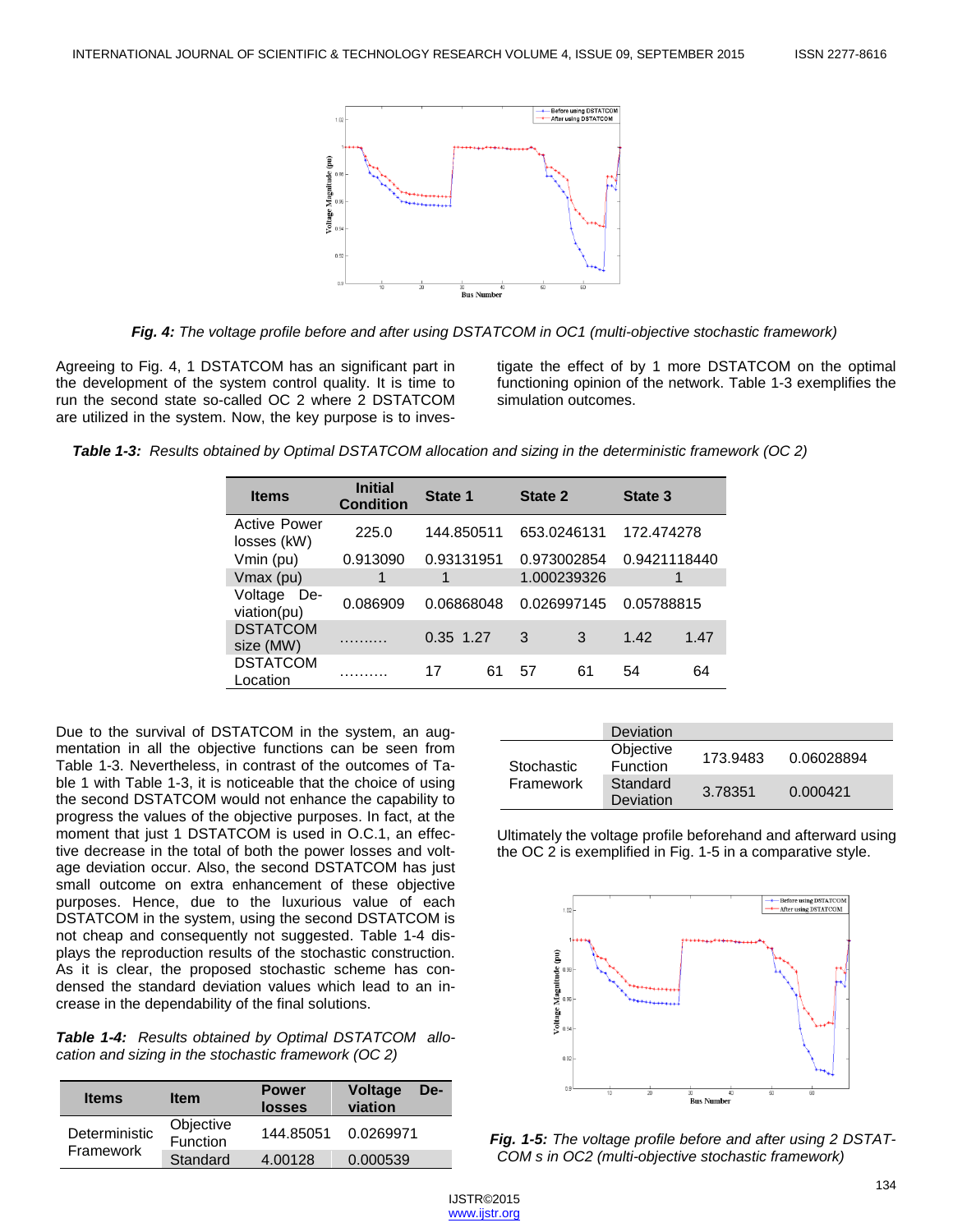# **8. Conclusion**

In this paper we tried to present a fresh stochastic structure founded on 2*m*+1 PEM to consider the uncertainty results of active and reactive load forecast errors in the optimal DSTATCOM allocating and sizing. In this regard, a fresh alteration based on bat algorithm was planned to discover the examine galaxy universally. By taking the benefit of interactive fuzzy satisfying routine, two objective utilities including active power losses and the voltage deviation are handled. Consequently from simulation results that using the DSTATCOM as a illustrious FACTs device can advance the system state effectually. In spite of that, there is no shortest relationship which asserts that increase in the number of DSTATCOM in the system can variety an improvement in the objective utilities. Really, the simulation outcomes, in the 69--bus IEEE exam system, presented logically that the amount of growth in the objective functions values for using 2 DSTATCOM is not as greatly as just 1 D.S.T.A.T.C.O.M. From the uncertainty point of view, the proposed stochastic framework could reduce the standard deviation values and therefore the reliability of the optimal solutions increases progressively.

# **References**

- [1] A. Kavousi-Fard, and T. Niknam, M. Fotuhi-Firuzabad, A Novel Stochastic Framework based on Cloud Theory and Θ-Modified Bat Algorithm to Solve the Distribution Feeder Reconfiguration, *IEEE Trans. on Smart Grid* (2015), 99, 1-9.
- [2] I Wasiak, R Mienski, R Pawelek, P. Gburczyk, Application of DSTATCOM compensators for mitigation of power quality disturbances in low voltage grid with distributed generation, In: 9th International conference on electrical power quality and utilizations; 2007.
- [3] A. Kavousi-Fard, T. Niknam, M. Golmaryami, Short Term Load Forecasting of Distribution Systems by a New Hybrid Modified FA-Backpropagation Method, *Journal of Intelligent and Fuzzy systems*, 2014 (26) 517-522.
- [4] G Ledwich, AA Ghosh, Flexible DSTATCOM operating in voltage or current control mode, Transm Distrib, IEE Proc 149 (2002) 215–24.
- [5] A. Kavousi-Fard, A. Khosravi, S. Nahavadi, A New Fuzzy Based Combined Prediction Interval for Wind Power Forecasting, *IEEE Trans. on Power System* (2015) (99) 1-9
- [6] L. L. Lai and J. T. Ma, Application of evolutionary programming to reactive power planningcomparison with nonlinear programming approach, IEEE Trans. Power Syst., 121 (1997) 198–206.
- [7] R. C. Dageneff, W. Neugebauer, and C. Saylor, Security constrained optimization: An added dimension in utility systems optimal power flow technology, IEEE Comput. Appl. Power, 26–30, Oct. 1988.
- [8] R. A. Gallego, A. J. Monticelli, and R. Romero, Optimal capacitor placement in radial distribution networks, IEEE Trans. Power Syst., 16(4) (2001) 630–637.
- [9] R. Sedaghati, A. Kavousi-Fard, A hybrid fuzzy-PEM stochastic framework to solve the optimal operation management of distribution feeder reconfiguration considering wind turbines, *Journal of Intelligent and Fuzzy Systems* 26 (2014) 1711- 1721
- [10] D. Debaprya, A fuzzy multi-objective approach for network reconfiguration of distribution systems, IEEE Trans. Power Del, vol. 21(1) (2006) 202-209.
- [11] A. Baziar, A. Kavoosi-Fard, Jafar Zare, A novel self adaptive modification approach based on bat algorithm for optimal management of renewable MG, *Journal of Intelligent Learning Systems and Applications*, 5 (2013) 11-18
- [12] S. Jazebi, S.H. Hosseinian, B. Vahidi, DSTAT-COM allocation in distribution networks considering reconfiguration using differential evolution algorithm, Energy Conversion and Management 52 (2011) 2777–2783
- [13] A. Kavousi-Fard, A.Abunasri, A. Zare, R. Hoseinzadeh, Impact of Plug-in Hybrid Electric Vehicles Charging Demand on the Optimal Energy Management of Renewable Micro-Grids,78 *Energy* (Elsevier), 2014, 904-915.
- [14] S. Chun-Lien, L. Chan-Nan, two-point estimate method for quantifying transfer capability uncertainty, IEEE Trans on Power Sys, 20 (2005) 573- 579.
- [15] A. Kavousi-Fard, T. Niknam, A. Baziar, A Novel Multi-Objective Self-Adaptive Modified 0-Firefly Algorithm for Optimal Operation Management of Stochastic DFR Strategy, *International Transactions on Electrical Energy Systems*, 2014 DOI: 10.1002/etep.1881.
- [16] A. Kavousi-Fard, and T. Niknam, M. Fotuhi-Firuzabad, Stochastic Reconfiguration and Optimal Coordination of V2G Plug-in Electric Vehicles Considering Correlated Wind Power Generation, *IEEE Trans. on Sustainable Energy* 6(3)(2015) 822-830
- [17] P. Caramia, G. Carpinelli, P. Varilone, Point estimate schemes for probabilistic three phase load flow, *Electric Power Systems Research*, 80 (2010) 168–175.
- [18] A. Kavousi-Fard, A. Abbasi and A. Baziar, A novel adaptive modified harmony search algorithm to solve multi-objective environmental/economic dispatch, *Journal of Intelligent & Fuzzy Systems*, 26(6) (2014), pp. 2817-2823